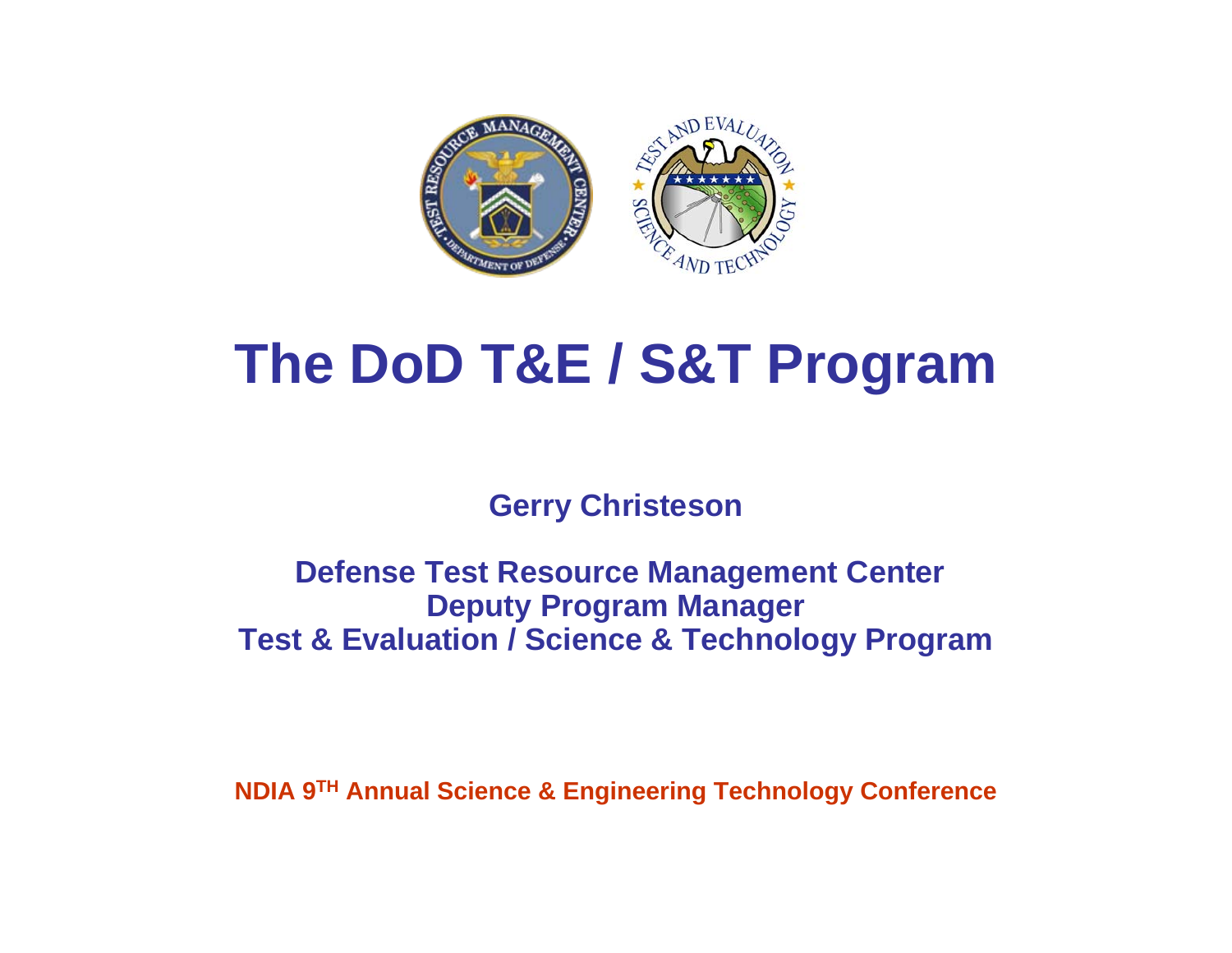



- • **DoD Field Activity**
	- **Established to ensure that the DoD T&E infrastructure is adequate to support the development and acquisition of defense systems**
- • **Annually certify that the T&E budgets of the military departments and defense agencies are adequate**
- • **Develop a biennial strategic plan that assesses T&E requirements for a period of ten years and identifies required T&E infrastructure investments**
- • **Responsible for T&E infrastructure policy for DoD's Major Range and Test Facility Base (MRTFB)**
- • **Administer three major T&E investment programs:**
	- **Joint Mission Environment Test Capability Program (JMETC)**
	- **Central Test and Evaluation Investment Program (CTEIP)**
	- **Test and Evaluation/Science and Technology (T&E/S&T) Program**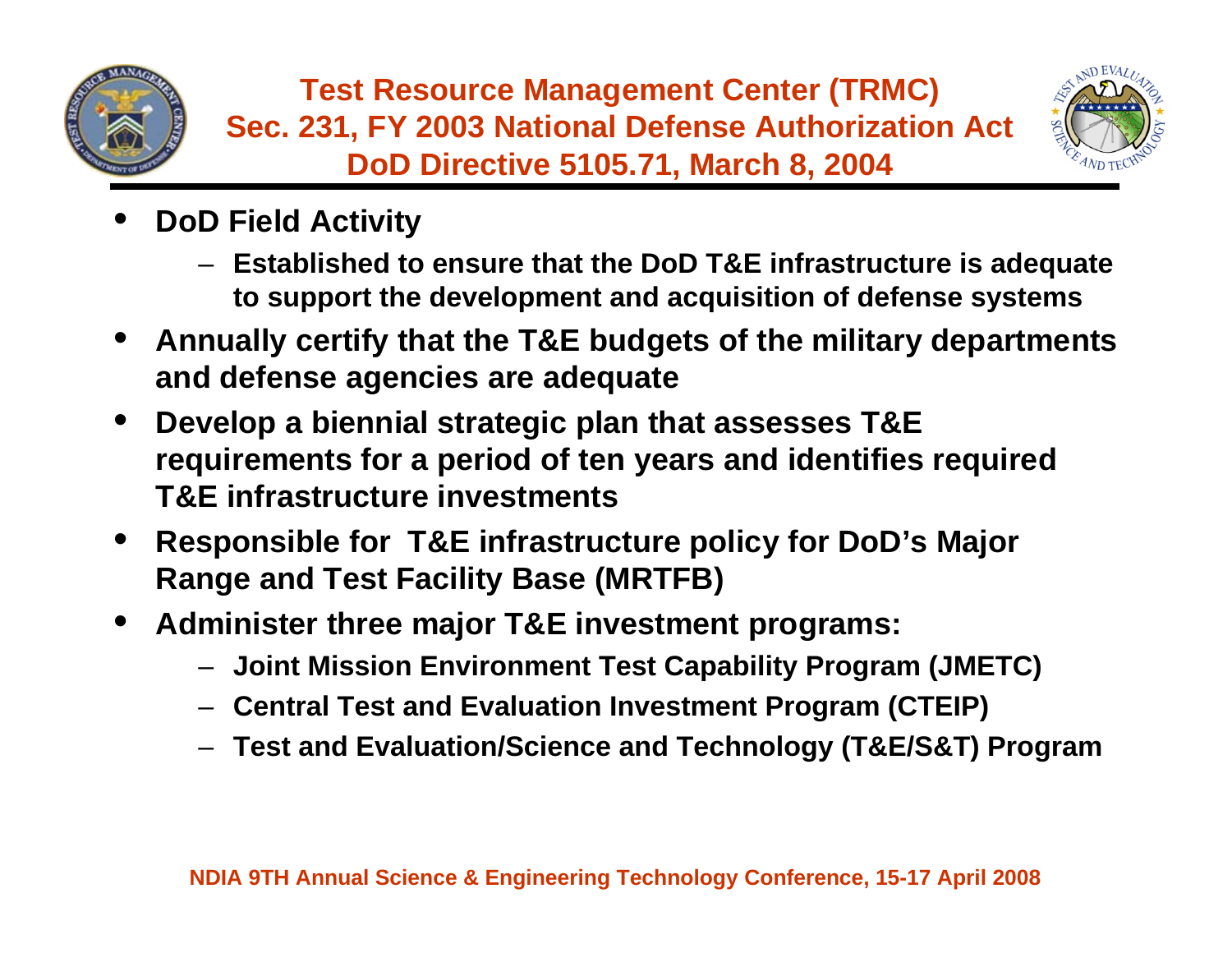### **TRMC T&E/S&T Direct Report to USD(AT&L)**

**MANA** 



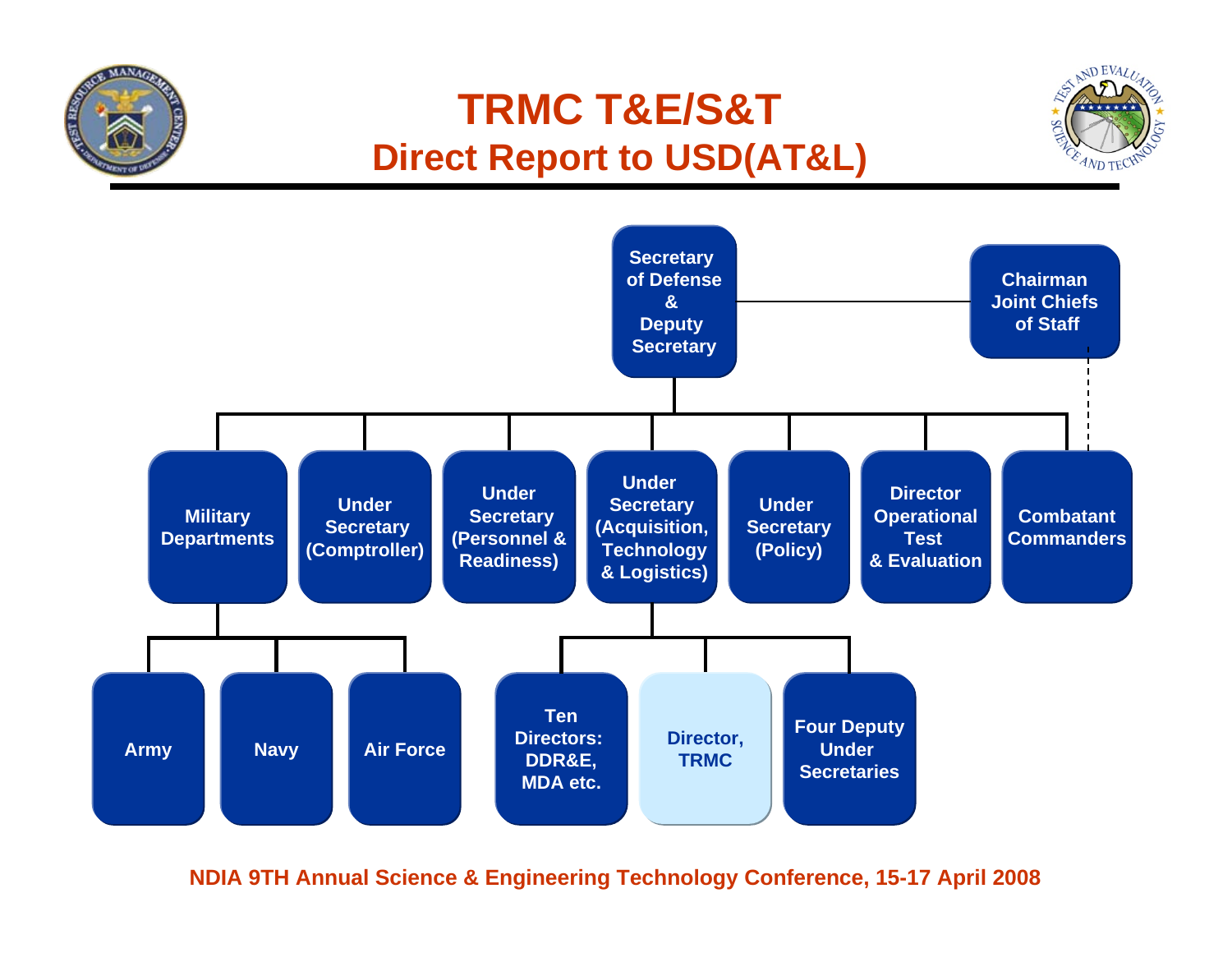

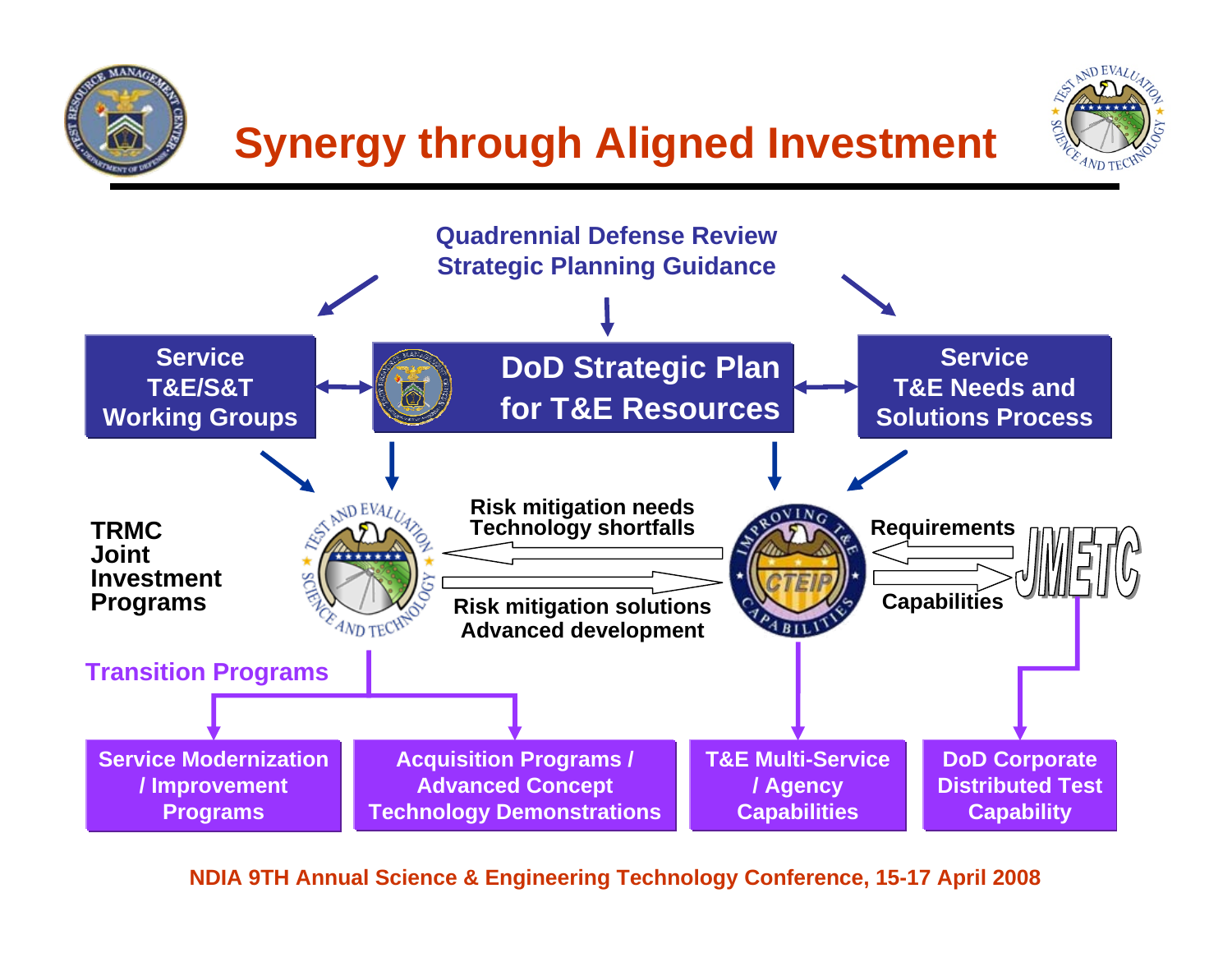



- • **Test & Evaluation / Science & Technology (T&E/S&T) Program started in FY 2002**
	- **Joint DDR&E / DOT&E initiative**
- • **Mission**
	- **Investigate and develop new technologies required to test and evaluate our transforming military capabilities**
		- ¾ **Include any system that makes our warfighters more survivable and effective in combat**
		- ¾ **Mature test technologies from TRL 3 to 6**
- • **Goal**
	- **Transition emerging technologies into test capabilities in time to verify warfighting performance**

### **Shaping Technology into Tomorrow's T&E Capabilities**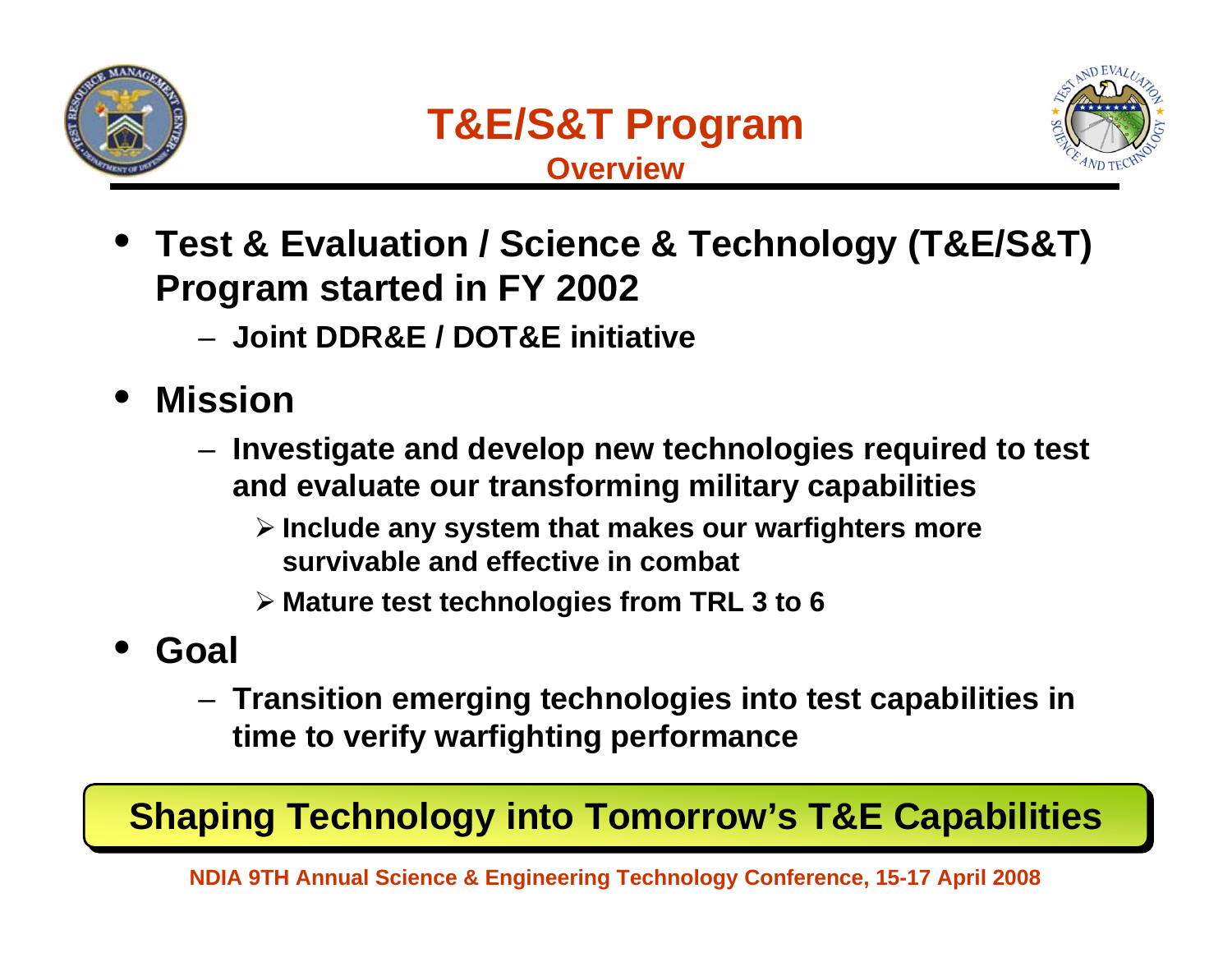





- •**Nanotechnology**
- •**Biometrics**
- •**Genetic algorithms**
- •**Microelectromechanical systems**
- •**Adaptive optics**
- •**High power microwaves**
- •**High energy lasers**
- •**Synthetic instrumentation**
- •**Multispectral seekers**
- •**Autonomous systems**
- •**Hypersonics**
- •**Intelligent agents**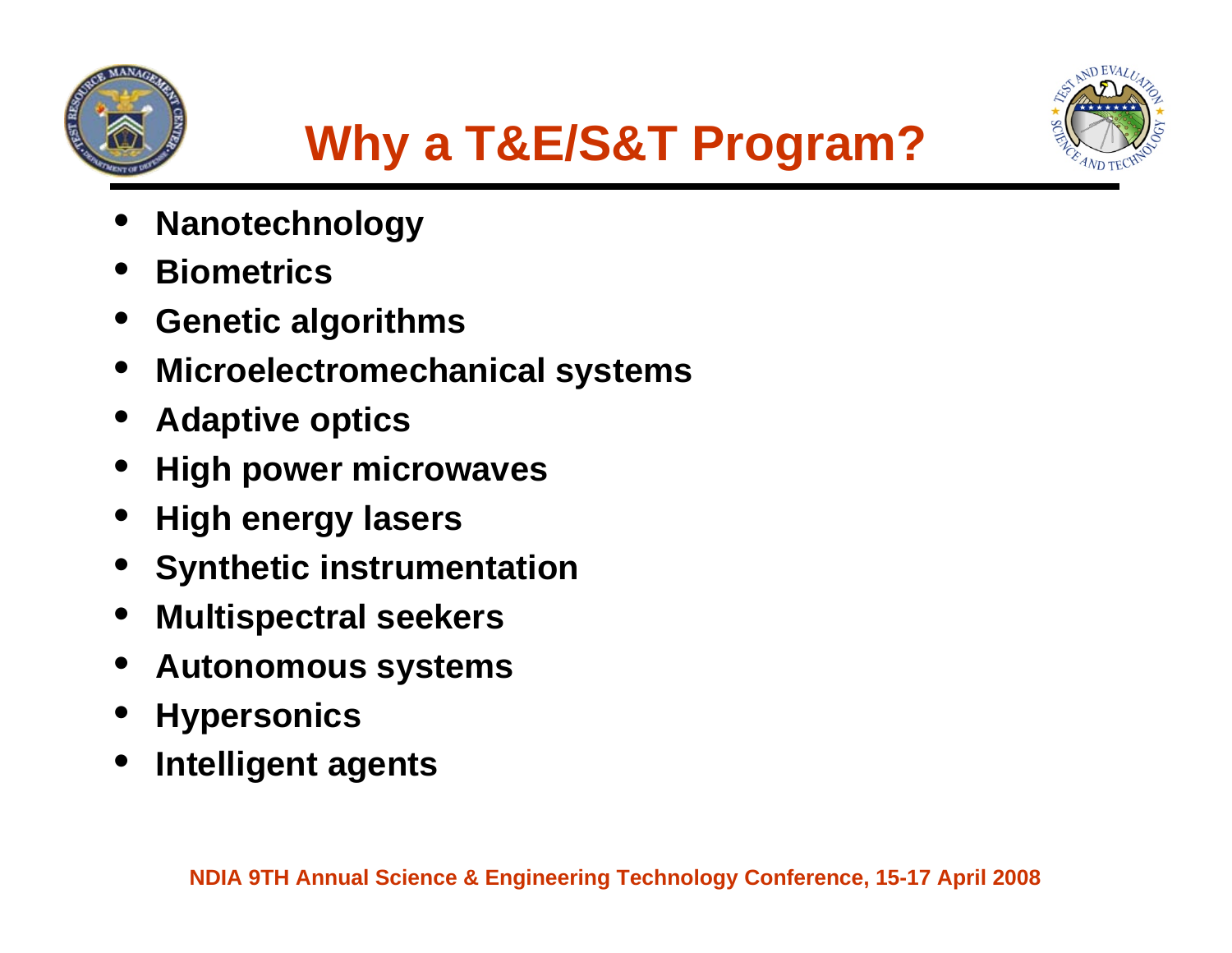



- • **What We Do?**
	- **Fund high risk / high pay-off T&E R&D projects**
	- **Foster technology transition to MRTFB and other DoD T&E field activities**

#### •**How We Do It?**

- **Issue annual Broad Agency Announcement (BAA)**
- **Tri-Service working groups draft BAAs and participate in proposal evaluation**
- **Award T&E R&D projects starting at TRL3 and mature to TRL6**
- **Executing Agents (EA) manage test technology Focus Areas**

#### •**Who Do We Fund?**

- **Academia**
- –**Industry**
- **Government laboratories**
- **Teams of academia / industry / government labs**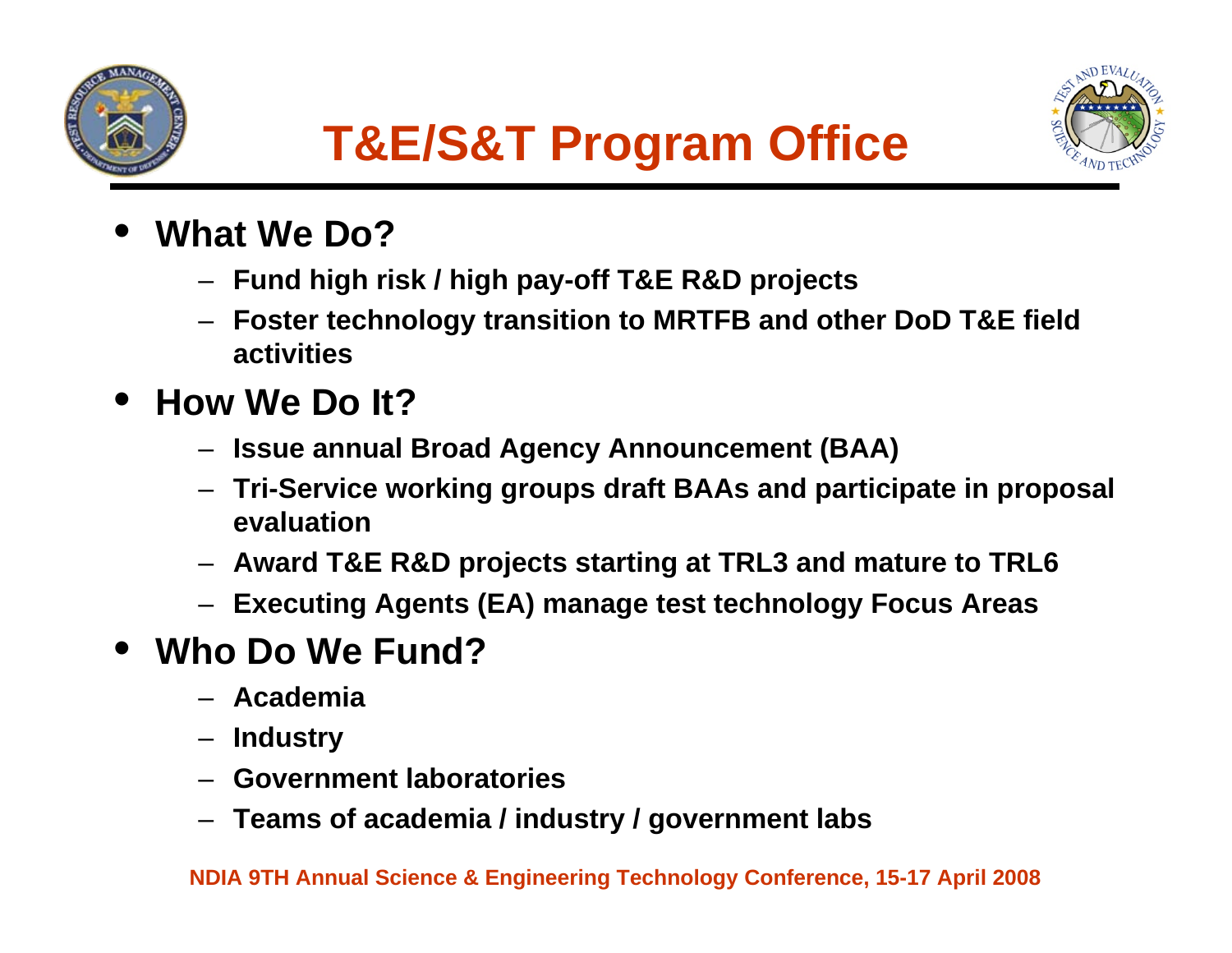

**T&E Technology Transition**

T&E Technology Transition





**Cost to Achieve**

**Cost to Achieve** 

| TRL <sub>9</sub> | Actual system 'flight proven' through successful<br>mission operations                  |
|------------------|-----------------------------------------------------------------------------------------|
| TRL <sub>8</sub> | Actual system completed and 'flight qualified'<br>through test and demonstration        |
| TRL <sub>7</sub> | System prototype demonstration in an operational<br>environment                         |
| TRL <sub>6</sub> | <b>System/subsystem model or prototype</b><br>demonstration in a relevant environment   |
| TRL <sub>5</sub> | <b>Component and/or breadboard validation in</b><br>relevant environment                |
| TRL <sub>4</sub> | <b>Component and/or breadboard validation in</b><br>laboratory environment              |
| TRL <sub>3</sub> | Analytical and experimental critical function and/or<br>characteristic proof of concept |
| TRL <sub>2</sub> | Technology concept and/or application formulated                                        |
| <b>TRL1</b>      | <b>Basic principles observed and reported</b>                                           |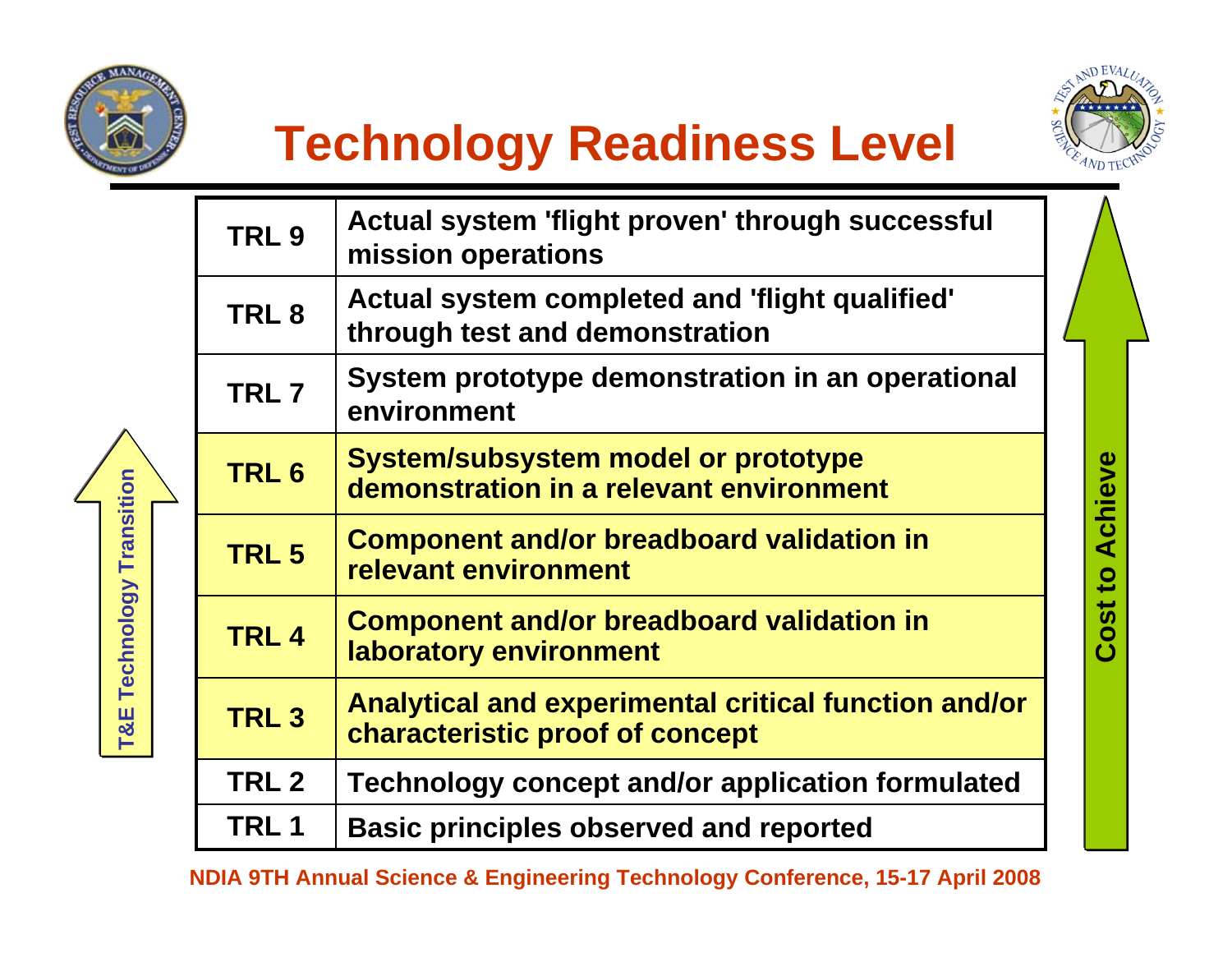

## **FY 2008 Funding Distribution**





Note: numbers apply only to FY08 funding profile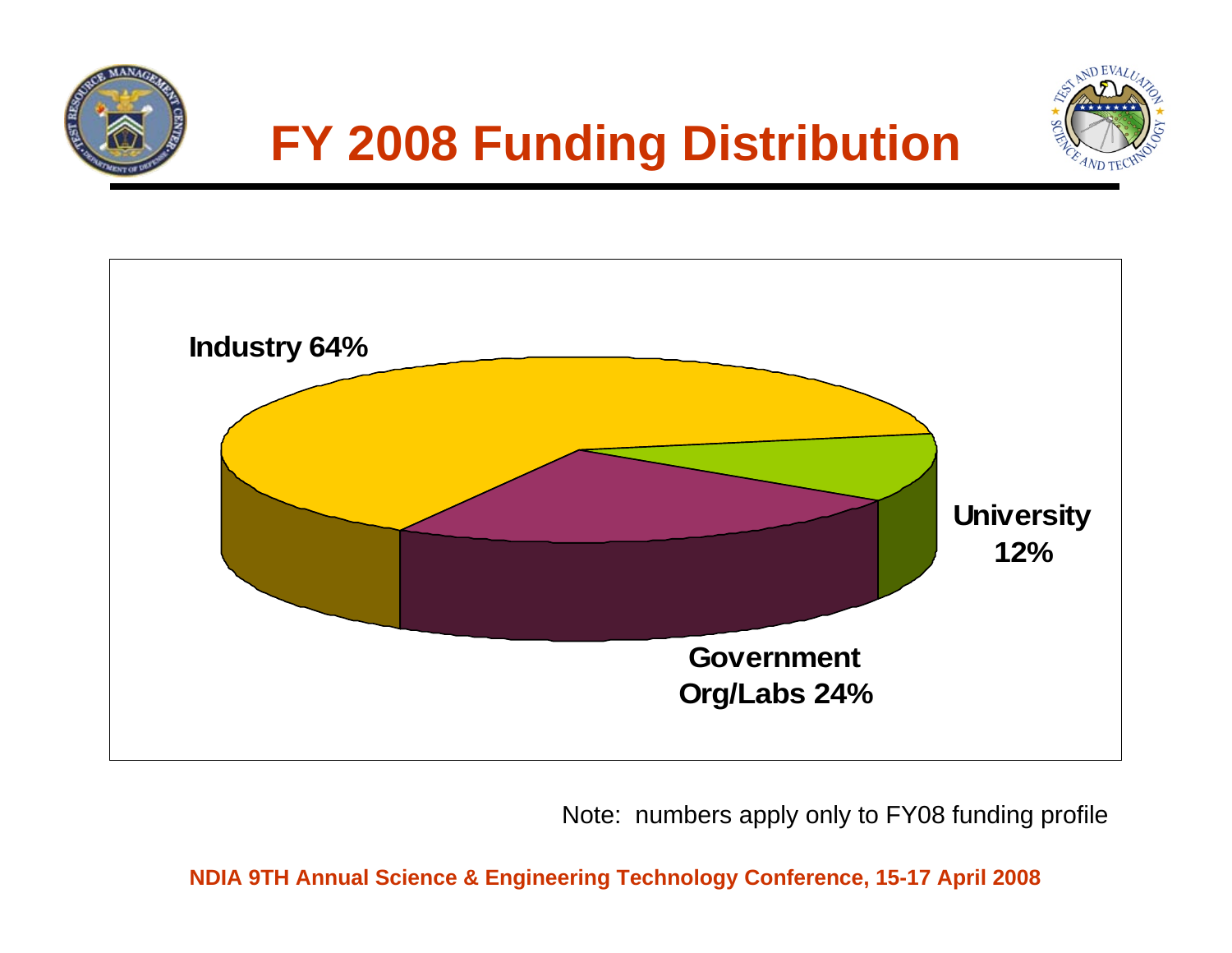





Note: numbers apply only to FY08 funding profile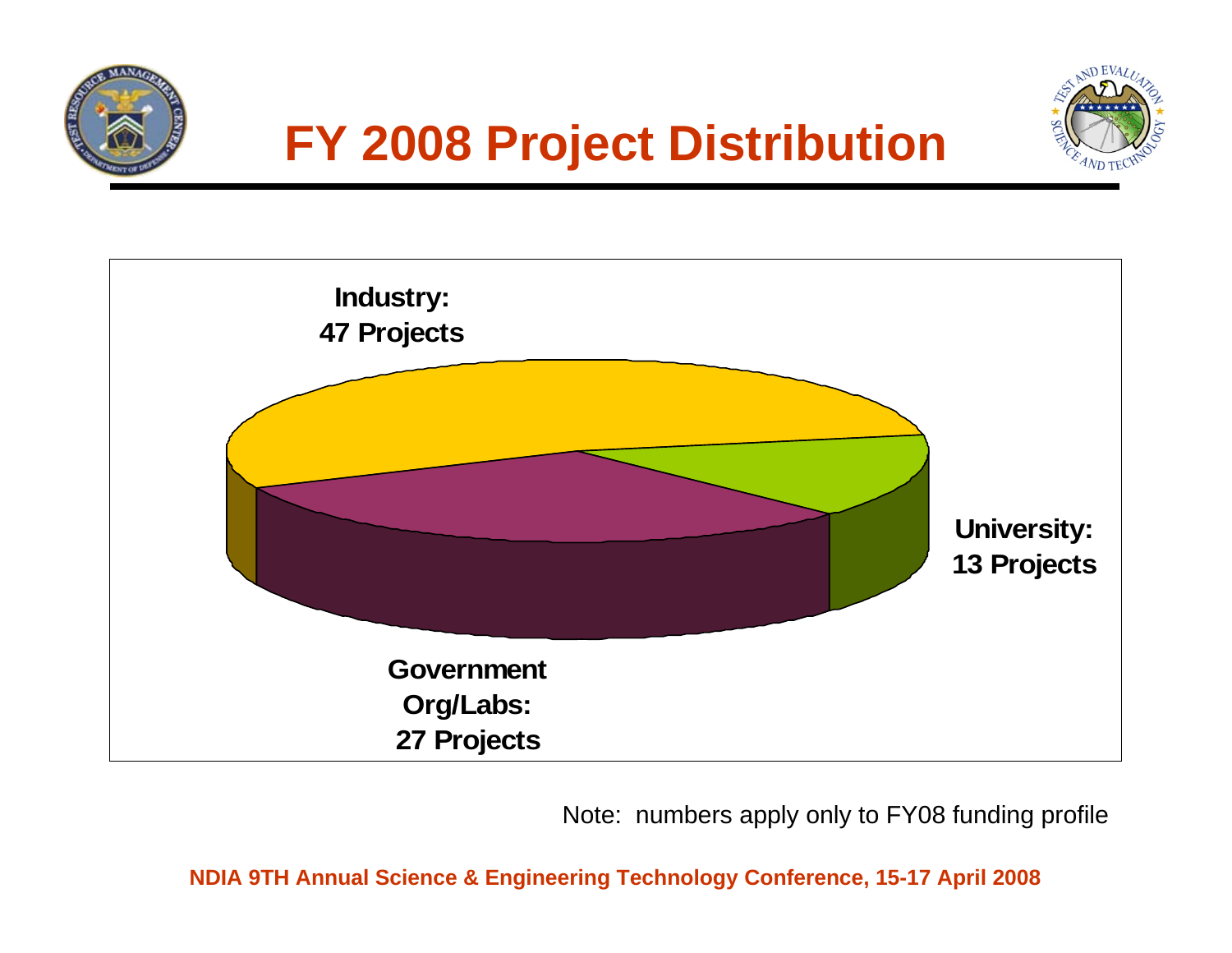



- • **Directed Energy Test (DET) –** On-board and off-board technologies to assess performance of high energy laser and high power microwave weapon systems
- • **Hypersonic Test (HST) –** Technologies to provide high fidelity environments, M&S and instrumentation for testing of air breathing hypersonic vehicle propulsion and flight systems
- • **Multi-Spectral Test (MST) –** Technologies to enable real-time, realistic T&E of multi-spectral and hyperspectral seekers and sensors through scene injection and projection
- • **Non-Intrusive Instrumentation (NII) –** Technologies for non intrusive sensors, data storage, and power sources to provide continuous, nonobtrusive T&E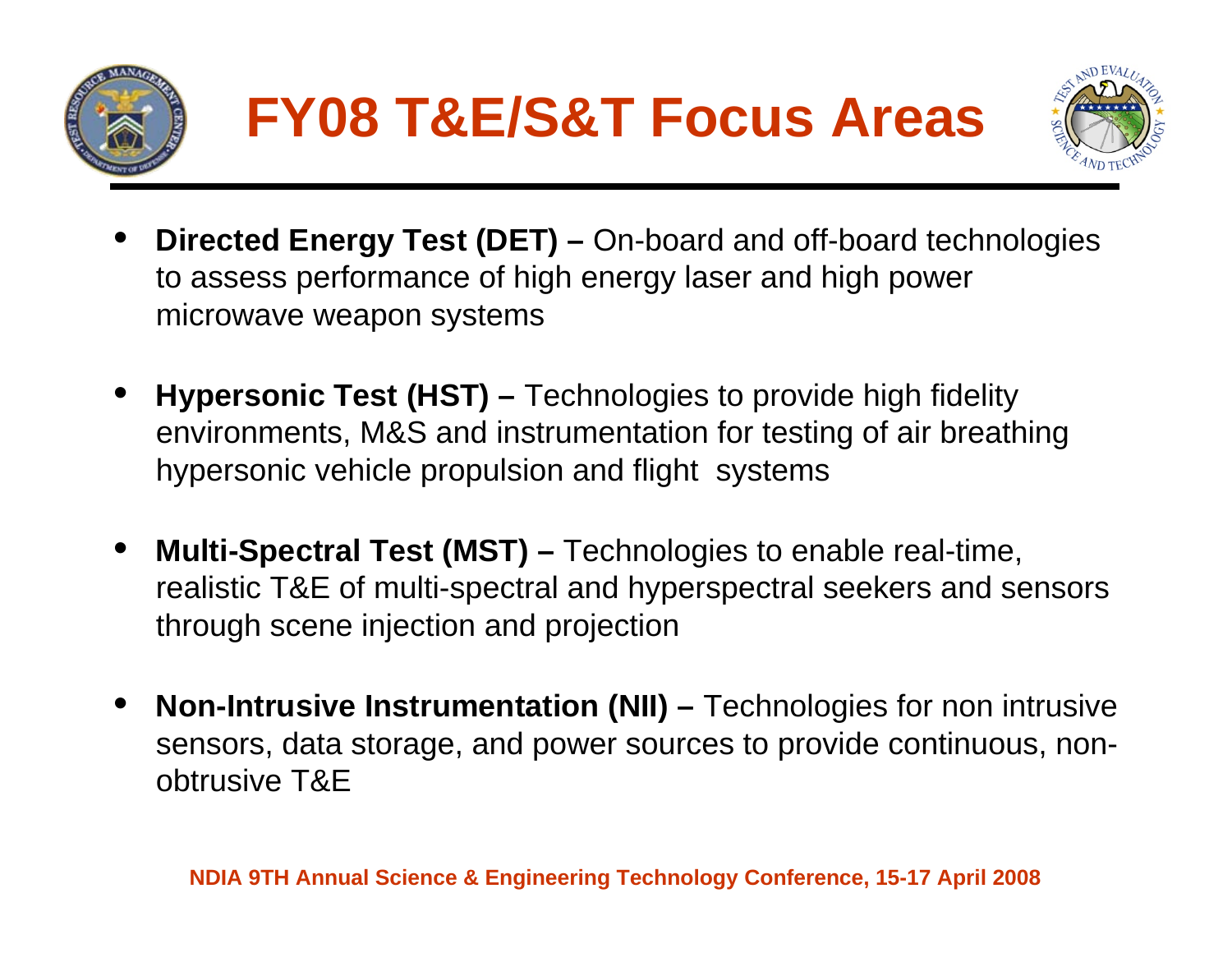

# **FY08 T&E/S&T Focus Areas** (cont.)



- • **Netcentric Systems Test (NST) –** Technologies to measure and assess the performance of the physical, information and cognitive domains of Joint, integrated architectures
- • **Spectrum Efficient Technology (SET) –** Technologies to enable more efficient use of legacy telemetry bands and expand into nontraditional areas of the RF spectrum and the optical spectrum
- • **Unmanned Autonomous Systems Test (UAST) –** Technologies for T&E of unmanned systems ranging from full tele-operation to totally autonomous, learning performance

**111 active projects**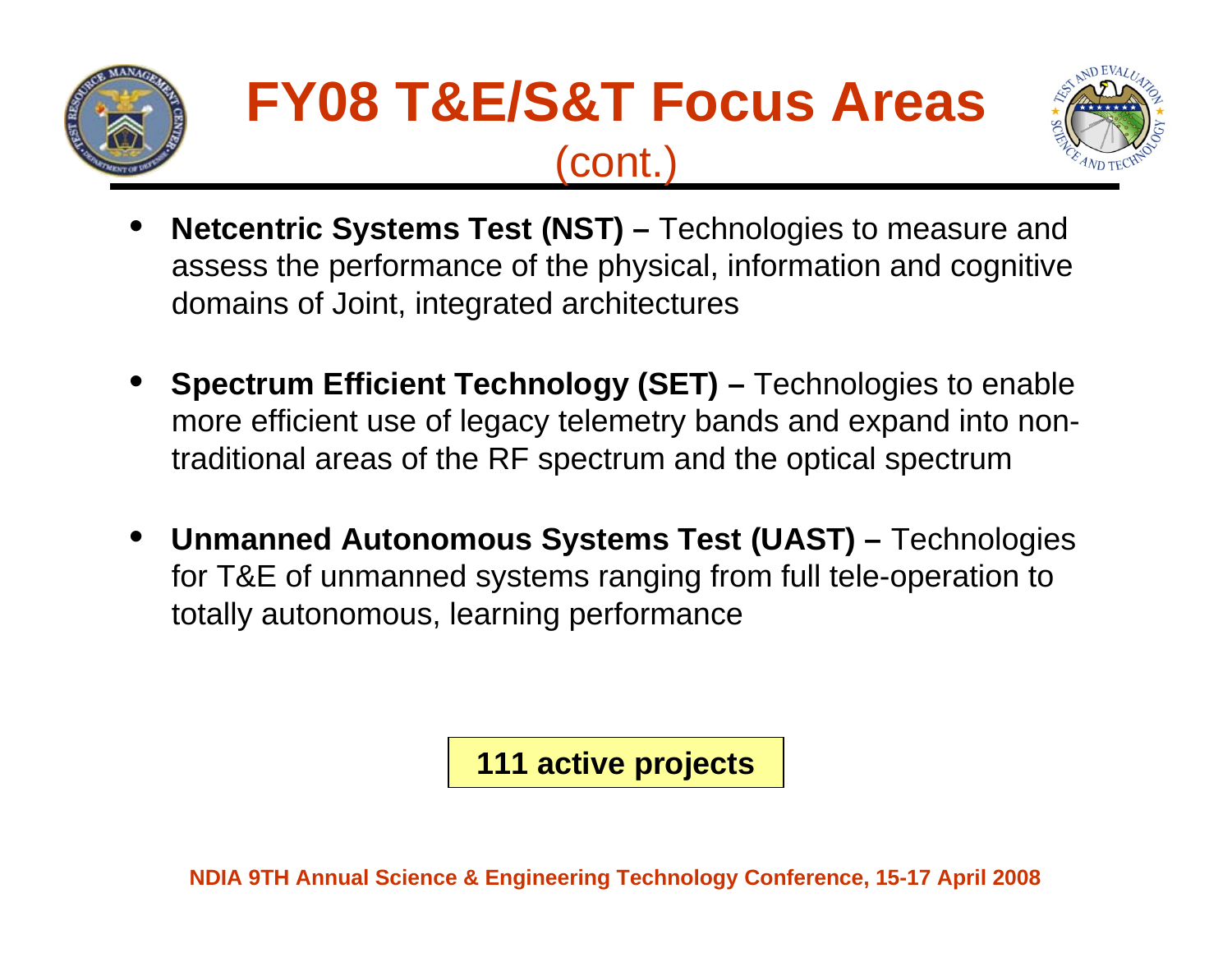

# **T&E/S&T Program Management**



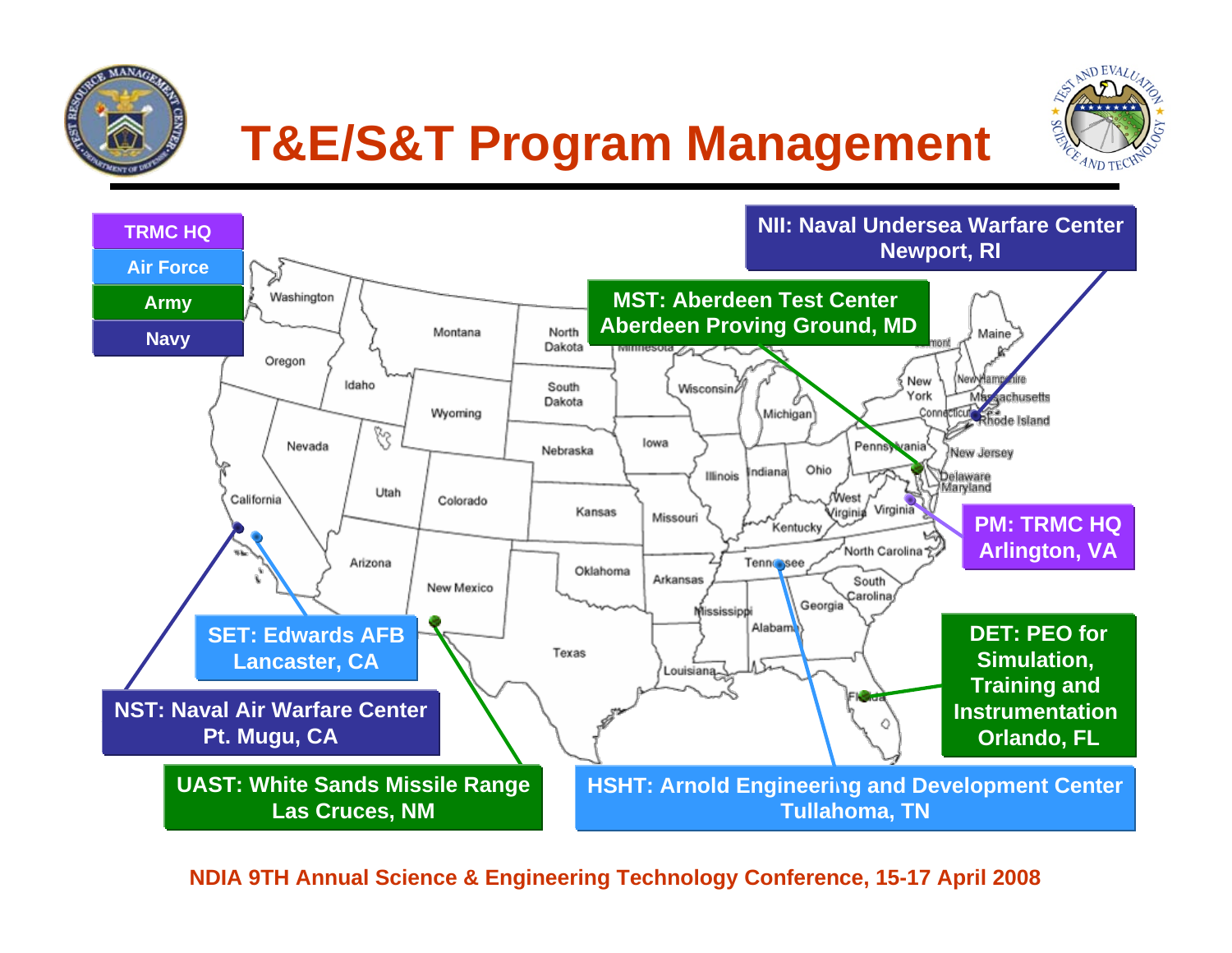

## **Working Groups**



|                  | <b>AMRDEC</b>      | <b>IEW</b>      |  |  |  |  |
|------------------|--------------------|-----------------|--|--|--|--|
|                  | <b>AMSAA</b>       | <b>NVESD</b>    |  |  |  |  |
|                  | <b>ARL</b>         | <b>OTC</b>      |  |  |  |  |
| <b>Army</b>      | <b>ATC</b>         | <b>PEO STRI</b> |  |  |  |  |
|                  | <b>ATEC</b>        | <b>RDEC</b>     |  |  |  |  |
|                  | <b>ATTC</b>        | <b>RTTC</b>     |  |  |  |  |
|                  | <b>HELSTF</b>      | <b>TRADOC</b>   |  |  |  |  |
|                  | <b>NAVAIR</b>      | <b>NAWC</b>     |  |  |  |  |
| <b>Navy</b>      | <b>NAVSEA</b>      | <b>NUWC</b>     |  |  |  |  |
|                  | <b>NRL</b>         | <b>SPAWAR</b>   |  |  |  |  |
|                  | <b>AEDC</b>        | <b>AFRL</b>     |  |  |  |  |
|                  | <b>AFEWES</b>      | <b>AFWDC</b>    |  |  |  |  |
| <b>Air Force</b> | <b>AFFTC</b>       | 46th TW         |  |  |  |  |
|                  | <b>AFOTEC</b>      | 452nd FLTS      |  |  |  |  |
|                  | <b>DDR&amp;E</b>   | <b>JCS</b>      |  |  |  |  |
| <b>DoD</b>       | <b>DISA / JITC</b> | <b>JFCOM</b>    |  |  |  |  |
|                  | DOT&E              |                 |  |  |  |  |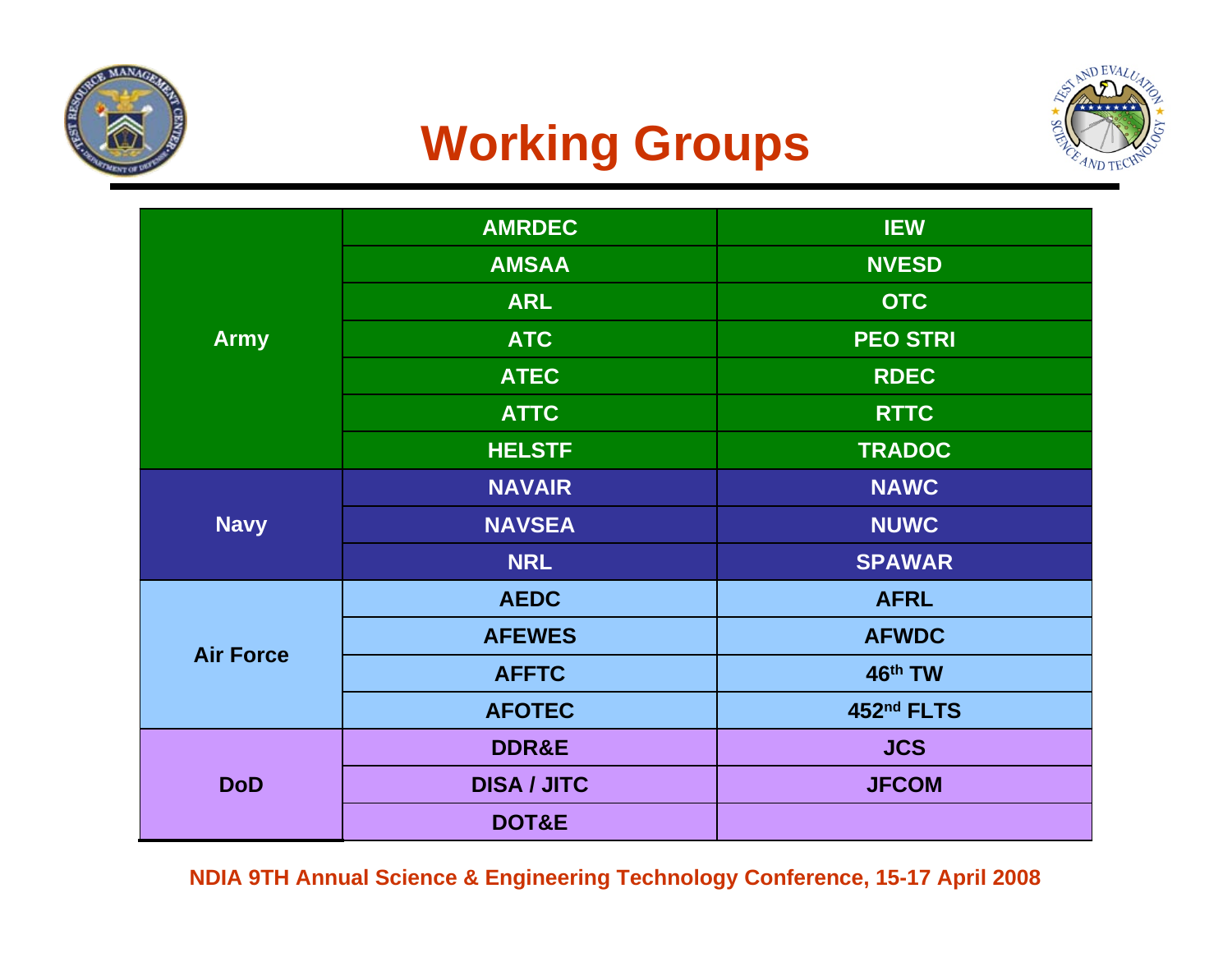



## **T&E/S&T Program Annual Budget**

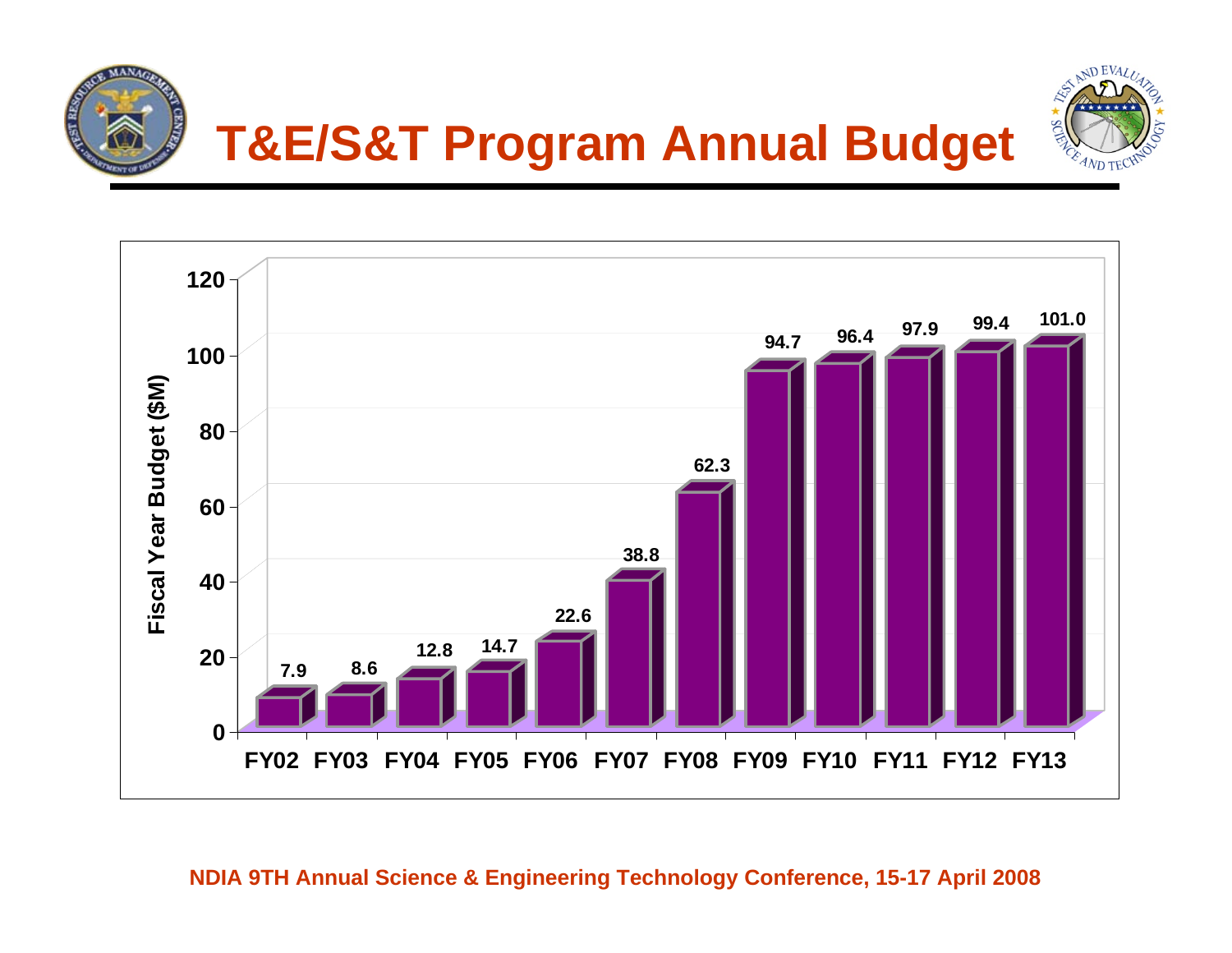### **T&E/S&T Program Project Selection Process**



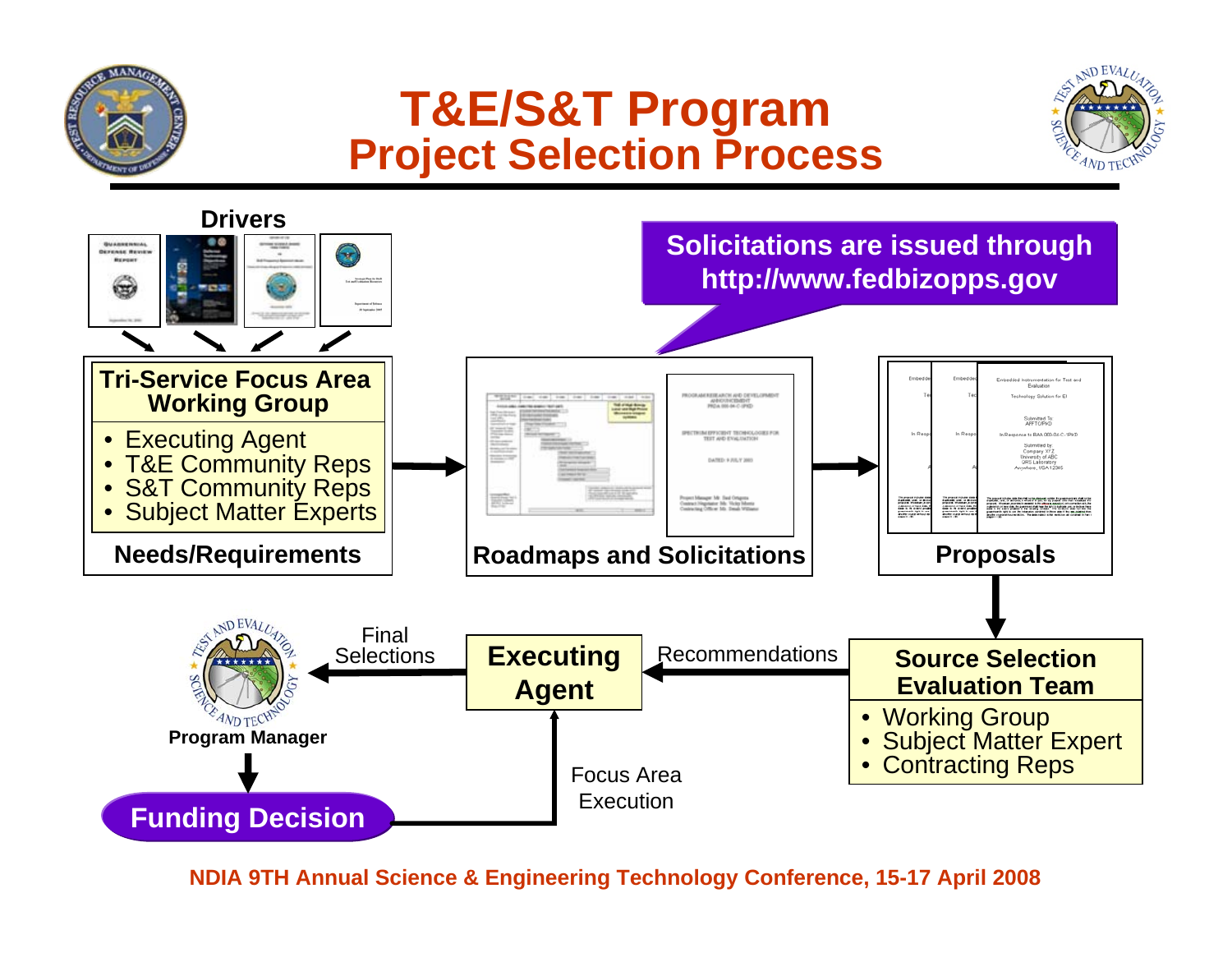





| <b>Activity</b>                                                                   | <b>Govt FY 2008</b> |                 |   |  |                                                                                                            |        |  | <b>Govt FY 2009</b> |  |  |  |  |
|-----------------------------------------------------------------------------------|---------------------|-----------------|---|--|------------------------------------------------------------------------------------------------------------|--------|--|---------------------|--|--|--|--|
|                                                                                   |                     | Jan-08   Feb-08 |   |  | _Ma <u>r-0</u> 8   Apr-08   May-08   Jun-08   Jul-08   Aug-08   Sep <u>-08   Oct</u> -08   Nov-08   Dec-08 |        |  |                     |  |  |  |  |
| <b>FY09 Project and Study Selection</b>                                           |                     |                 |   |  |                                                                                                            |        |  |                     |  |  |  |  |
| <b>EA's Draft BAA Topic Areas</b>                                                 |                     |                 |   |  |                                                                                                            |        |  |                     |  |  |  |  |
| <b>Industry/Academia Days</b>                                                     |                     |                 |   |  |                                                                                                            |        |  |                     |  |  |  |  |
| <b>PMO Topic Area Approval</b>                                                    |                     |                 |   |  |                                                                                                            |        |  |                     |  |  |  |  |
| <b>EA's Issue Solicitations</b>                                                   |                     |                 | ◇ |  |                                                                                                            |        |  |                     |  |  |  |  |
| <b>Offeror White Paper Submissions</b>                                            |                     |                 |   |  | ♦                                                                                                          |        |  |                     |  |  |  |  |
| <b>EA WG's White Paper Review</b>                                                 |                     |                 |   |  |                                                                                                            |        |  |                     |  |  |  |  |
| <b>PMO/EA Coordinate Selected White</b><br><b>Papers / Develop Clarifications</b> |                     |                 |   |  |                                                                                                            | e e se |  |                     |  |  |  |  |
| <b>Letter RFP Issued to Selected Offerors</b>                                     |                     |                 |   |  |                                                                                                            | ♦      |  |                     |  |  |  |  |
| <b>Offeror Proposal Submissions</b>                                               |                     |                 |   |  |                                                                                                            |        |  | ♦                   |  |  |  |  |
| <b>EA WG's Proposal Review &amp;</b><br><b>Recommendations to PMO</b>             |                     |                 |   |  |                                                                                                            |        |  |                     |  |  |  |  |
| <b>PMO Proposal Recommendations</b><br><b>Review &amp; Decisions</b>              |                     |                 |   |  |                                                                                                            |        |  |                     |  |  |  |  |
| <b>Clarifications, Negotiations &amp; Contract</b><br><b>Awards</b>               |                     |                 |   |  |                                                                                                            |        |  |                     |  |  |  |  |

**BAA – Broad Agency Announcement EA – Executing Agent WG – Working Group PMO – Program Management Office RFP – Request for Proposal FY – Fiscal Year**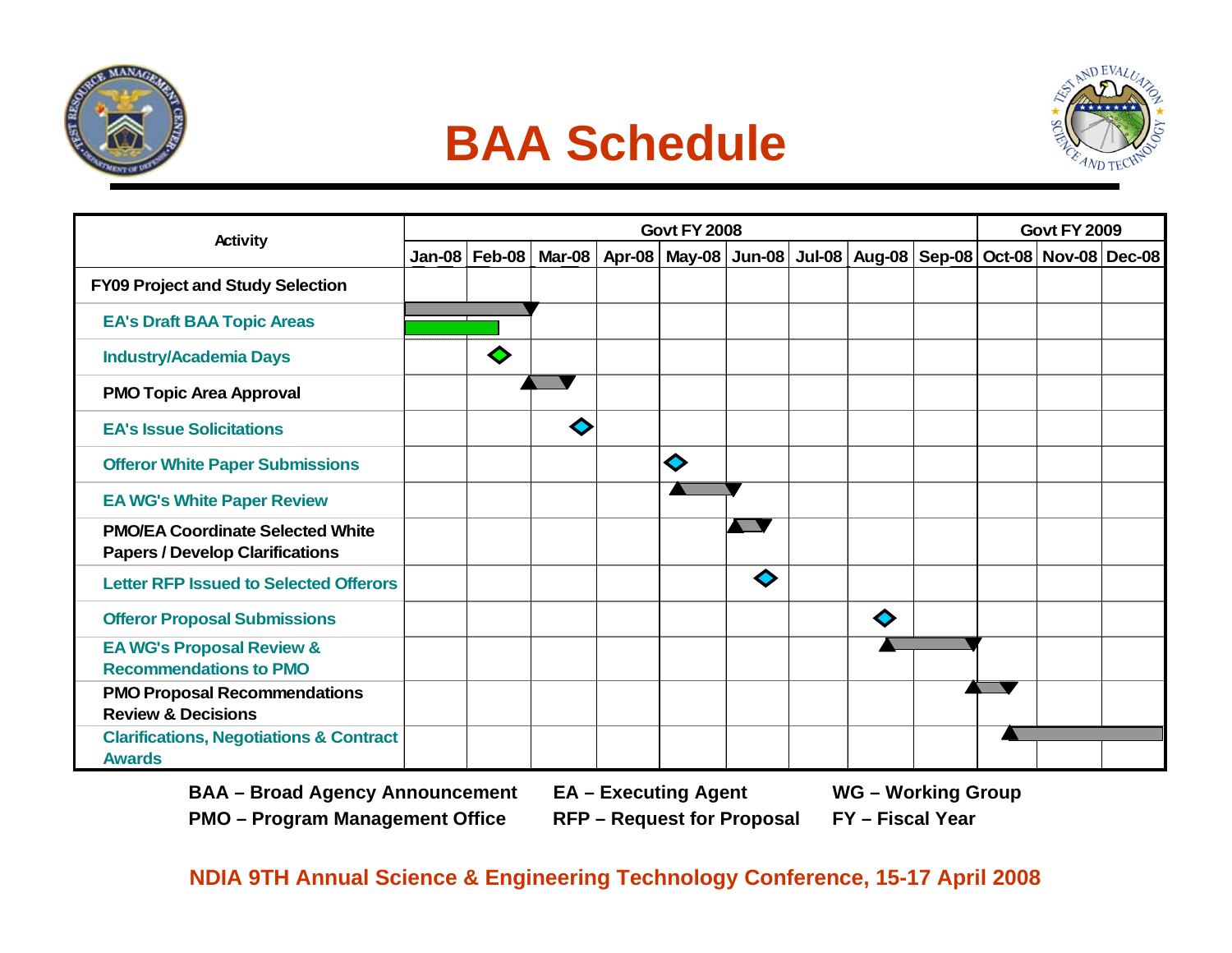



- •**Meets a T&E Need**
- •**Requires S&T work**
- •**High Risk / High Payoff**
- •**Broad application (more than one DoD test activity)**
- • **High potential for transition to development of a test capability**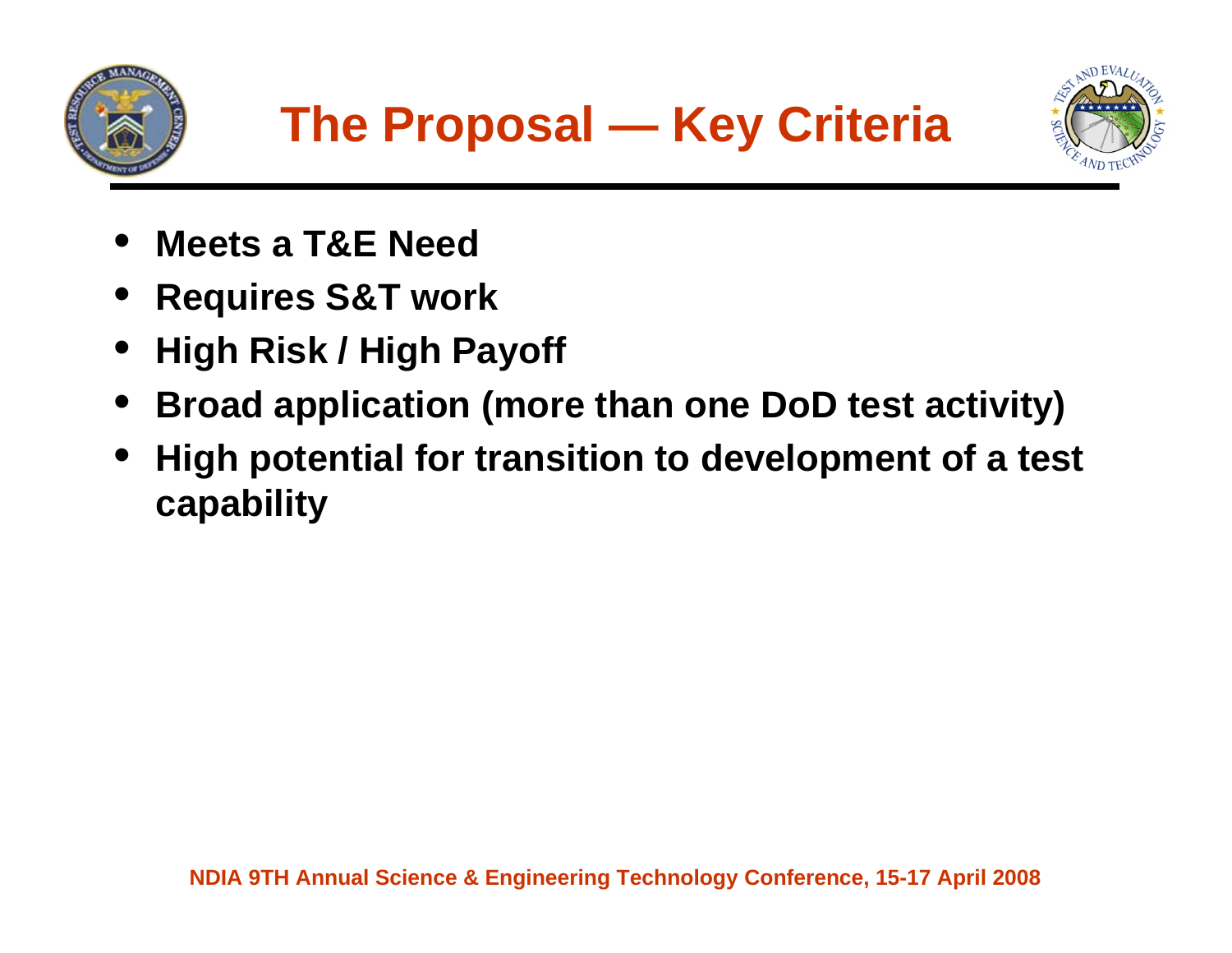

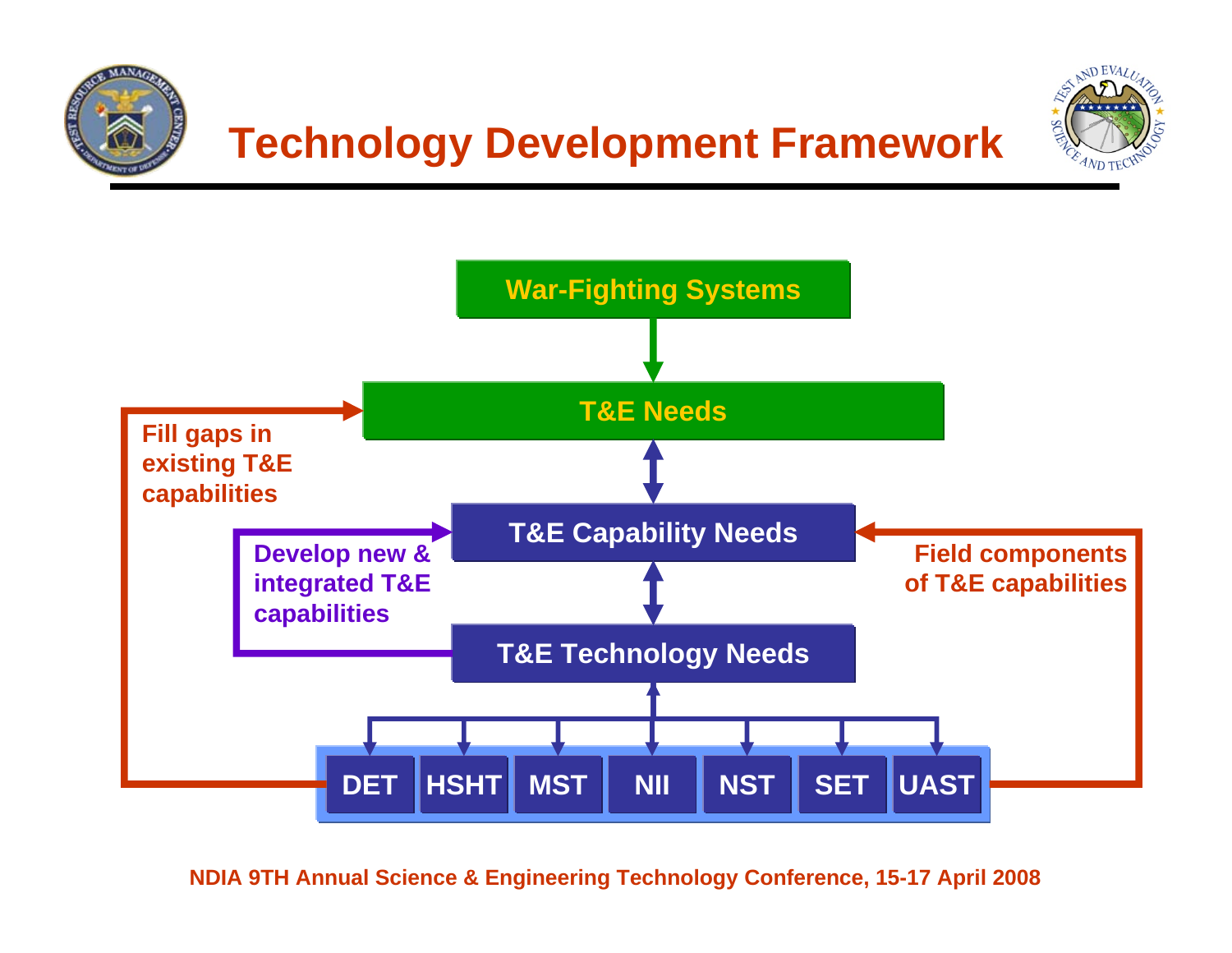



- • **Partnerships between universities, industry & DoD laboratories**
	- **Form the best research teams possible**
- **Collaborate to pursue bigger opportunities**
	- **Leverage each others' core competencies**
	- **Share resources**
- **Increase transition opportunities through increased involvement in the T&E/S&T Program**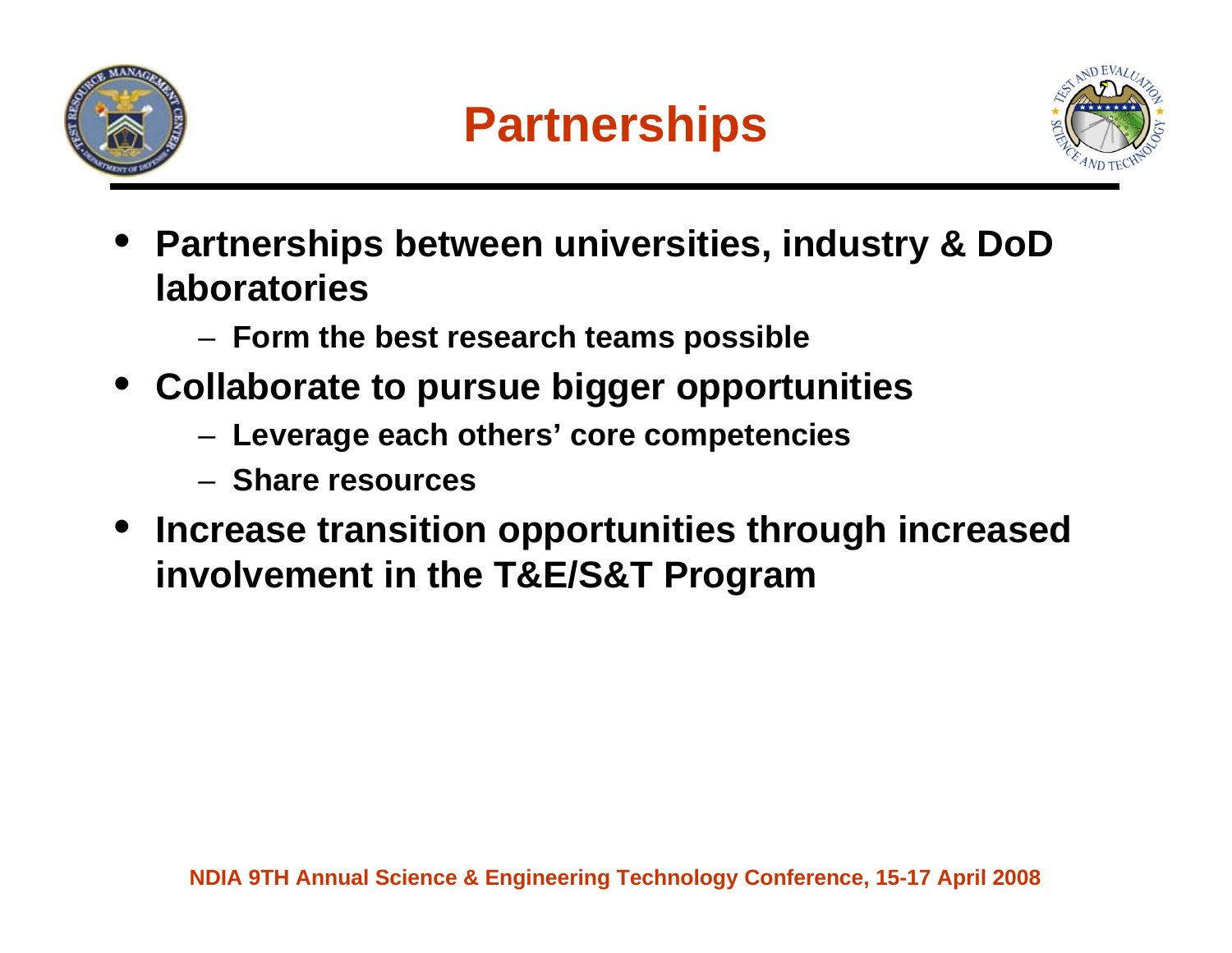



- • **In-Situ Pressure Measurement**
	- **Transitioned to the hypersonic HyFly program which is sponsored by the Office of Naval Research and the Defense Advanced Research Projects Agency**
- **Tactical-Report Generation Test Bed** 
	- **Transitioned to the CTEIP Interoperability Test and Evaluation Capability (InterTEC) program and to Joint Forces Command for automated netcentric test planning and scenario development**
- • **Steerable Beam, Directional Antenna Concepts**
	- **Transitioned technology to the CTEIP integrated Network Enhanced Telemetry (iNET)**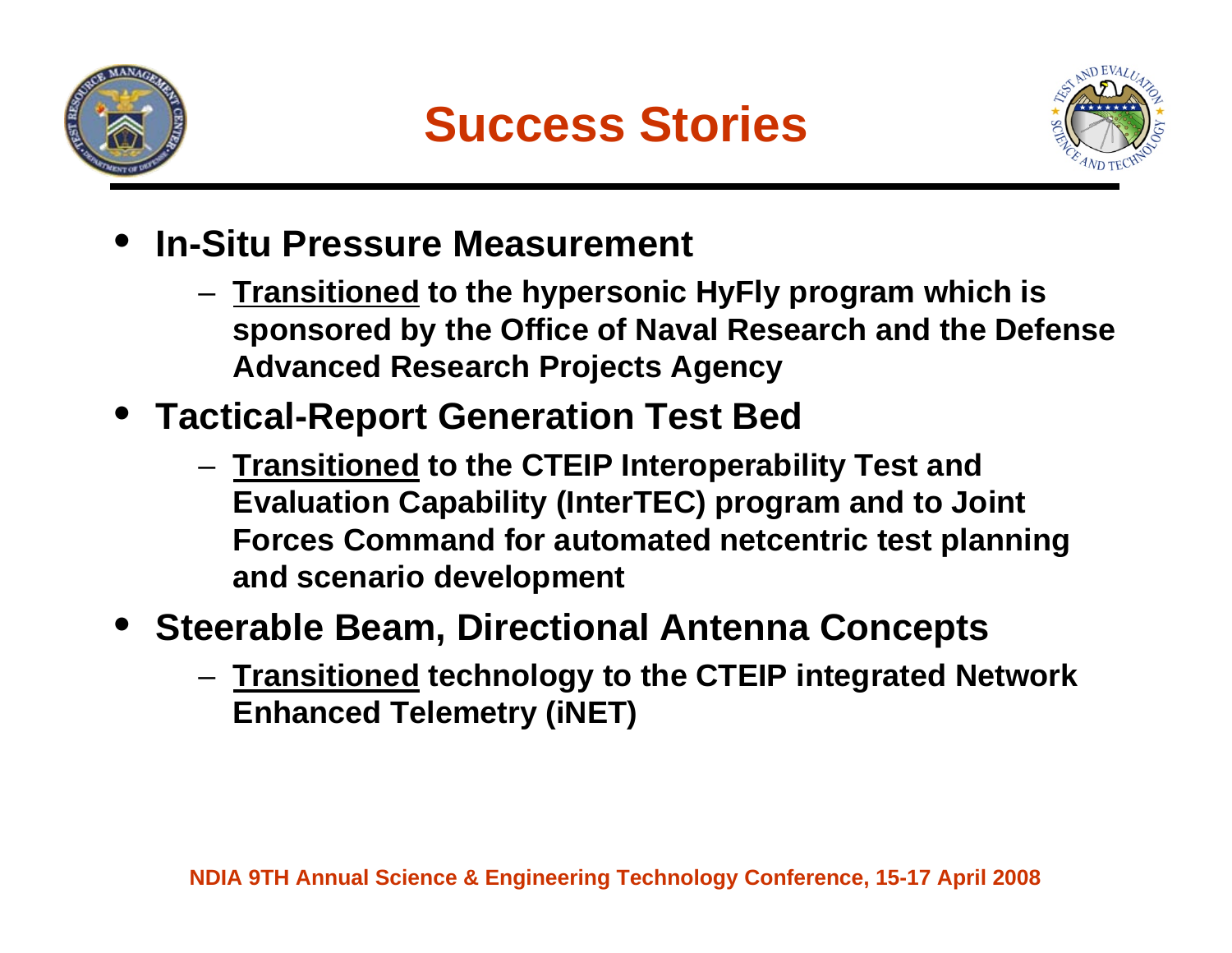



- • **Heat Flux Sensor**
	- **Transitioned to Arnold Engineering Development Center for aerothermal measurements by miniaturized heat flux sensors at high temperatures—used in the Shuttle Returnto-Fly Program**
- **Directed Energy Data Acquisition Transformation**
	- **Transitioned to Naval Surface Warfare Center, Dahlgren for conducting T&E of High Power Microwave Systems**
- • **Multi-Spectral Stimulator Injection Test Method** 
	- **Transitioned to U.S. Army Redstone Technical Test Center Future Force/Future Combat Systems for hardware-in-theloop testing of multispectral systems**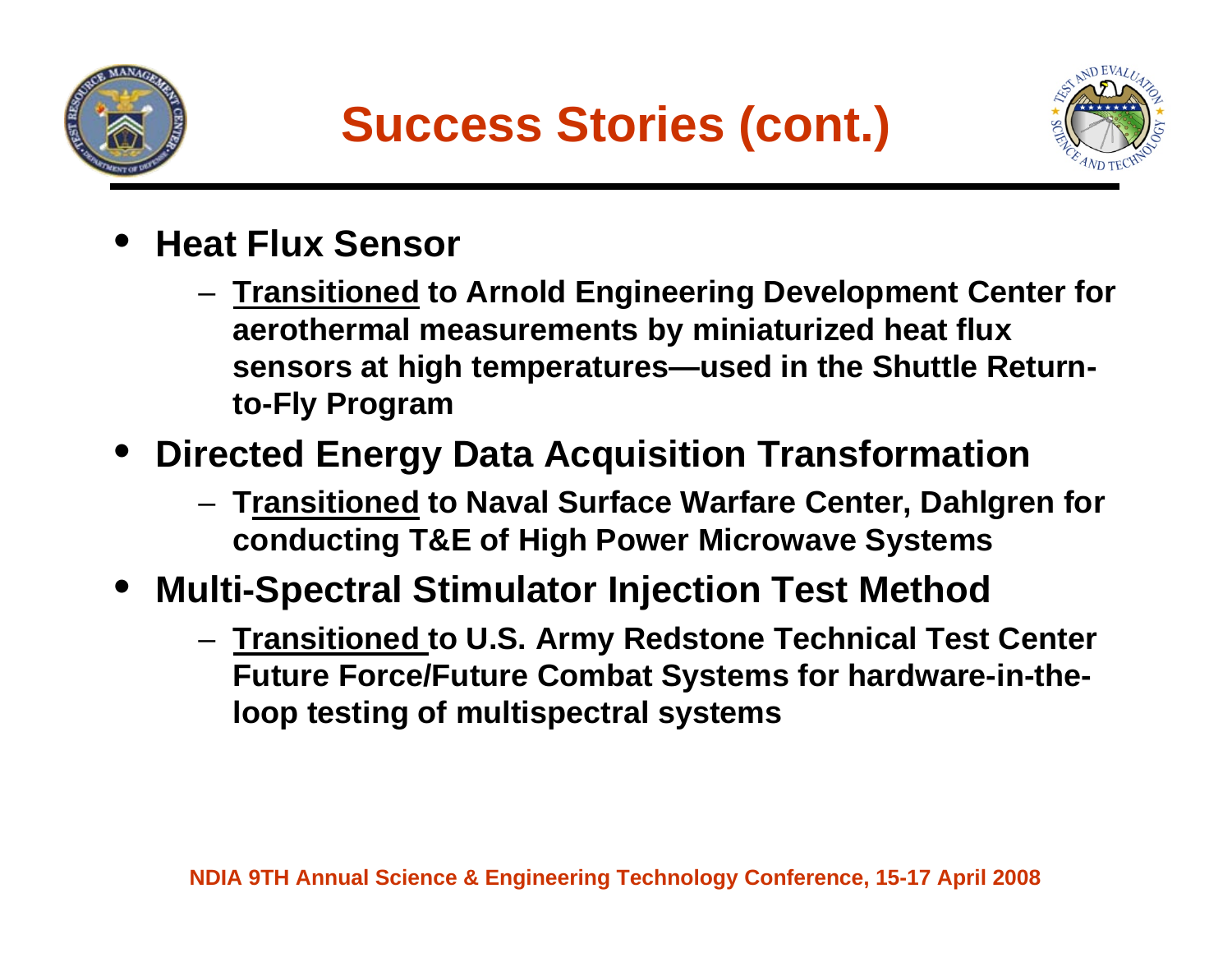





- **Only DoD S&T program for T&E**
- **Tri-Service participations**
- **Focus on transition**
- **Partnerships**
	- –**Government labs / ranges**
	- –**Industry**
	- **academia**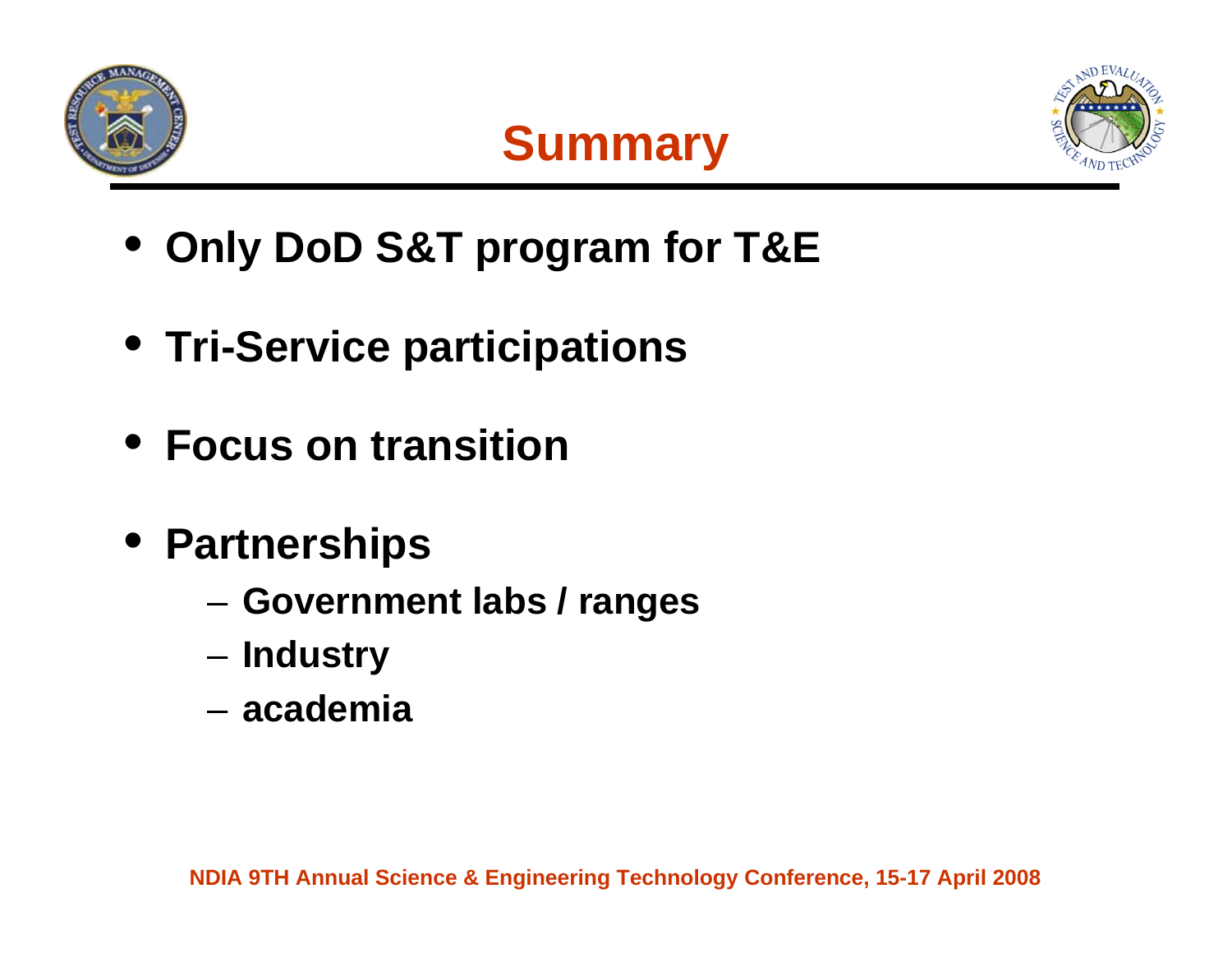





## **Contact Information:**

### **Mr. Gerry Christeson Defense Test Resource Management Center Deputy Program Manager T&E / S&T Program Gerald.Christeson@osd.mil**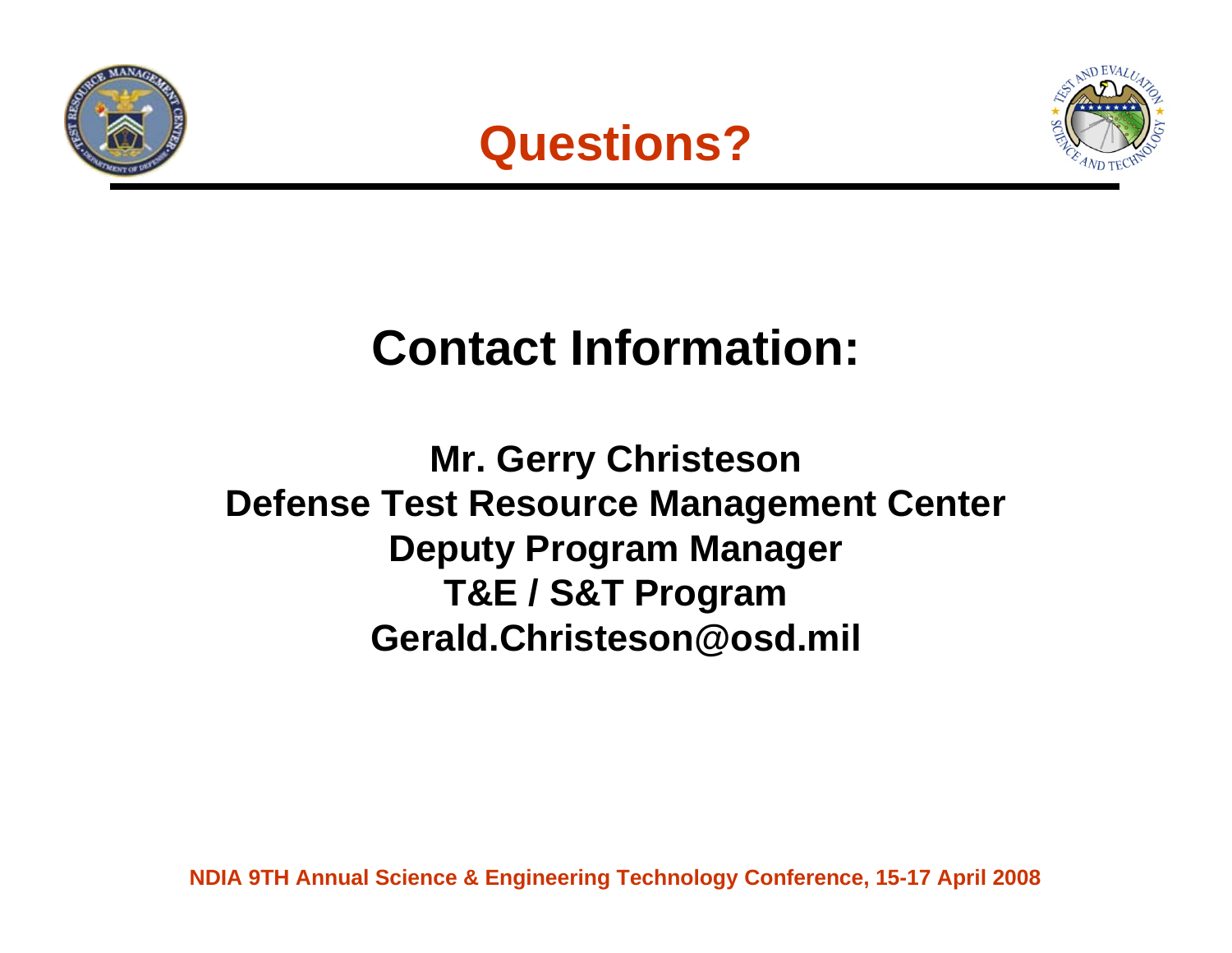



## **Back Up**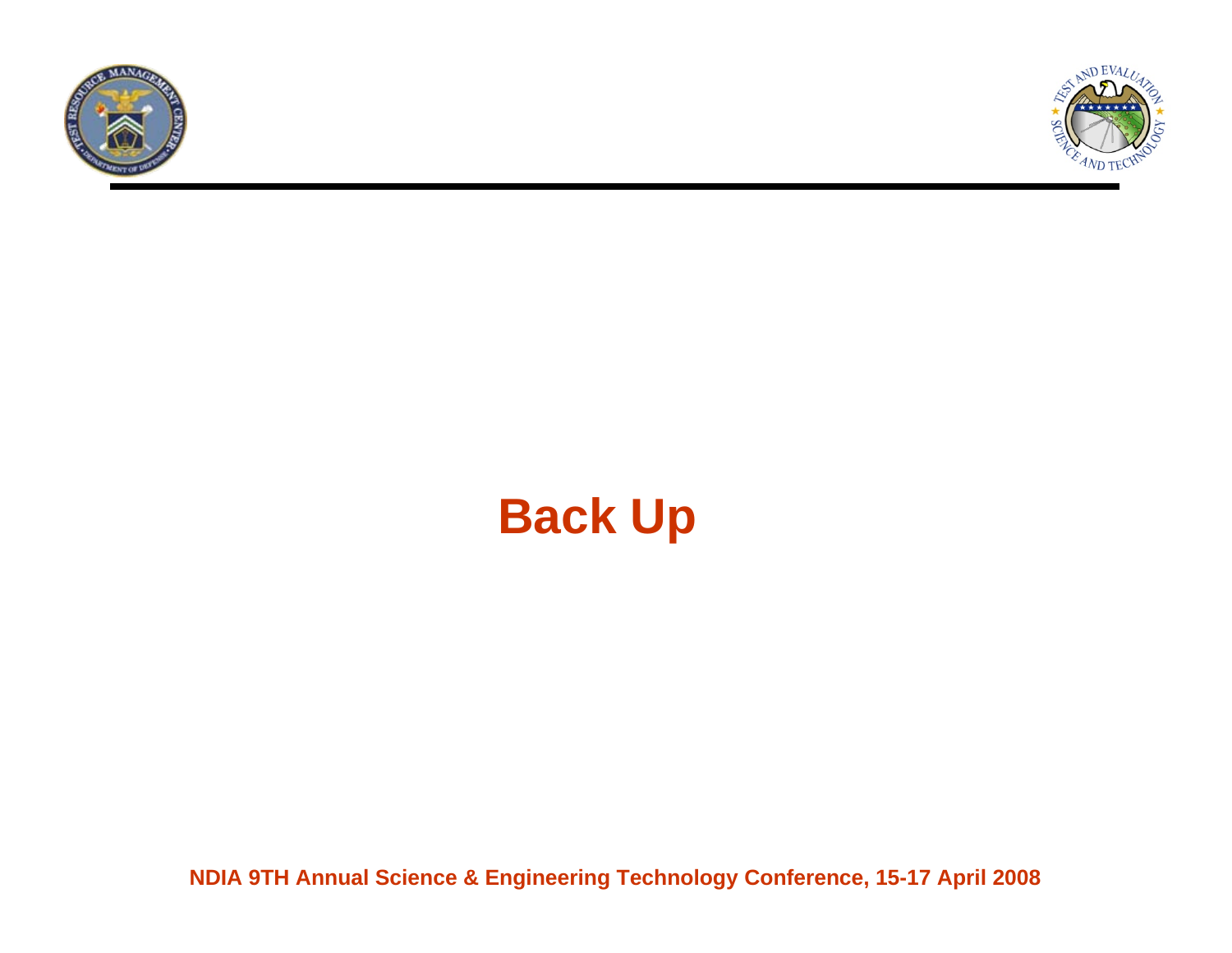





**The R&D project:** 

- **Addresses the T&E requirements**
- •**Fills known T&E gaps**
- •**Articulates how the above are to be achieved**

### **Example: T&E Need Example: T&E Need**

**Ground test facilities generally use combustion Ground test facilities generally use combustion processes to create representative flight processes to create representative flight conditions for hypersonic engine testing. The conditions for hypersonic engine testing. The effects of vitiates on the engine performance is effects of vitiates on the engine performance is not well known. Ground test facilities need a not well known. Ground test facilities need a clean air test capability to more realistically clean air test capability to more realistically simulate actual flight conditions to accurately simulate actual flight conditions to accurately predict engine performance in flight. predict engine performance in flight.**